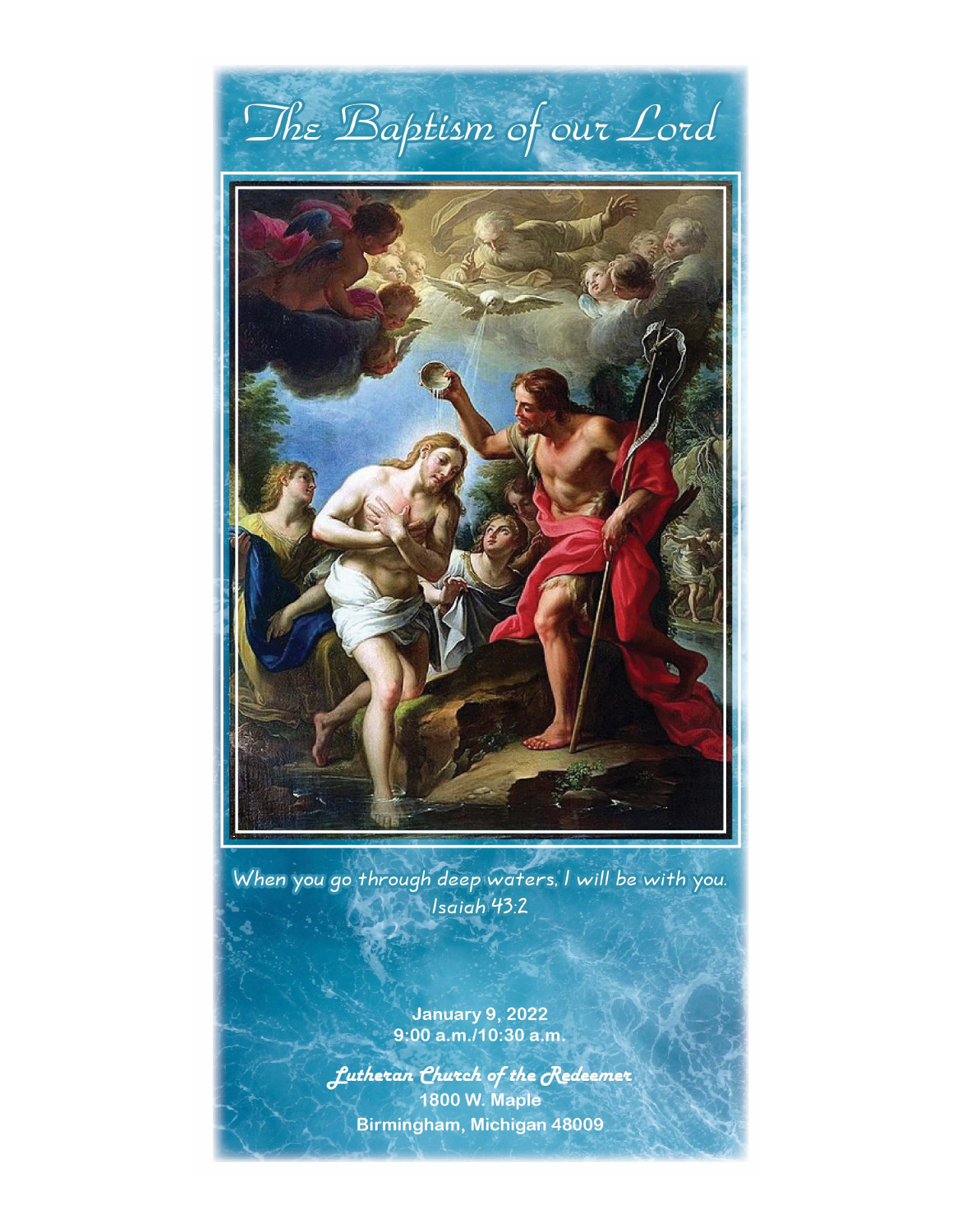# **ORDER OF WORSHIP January 9, 2022 – 9:00 a.m./10:30 a.m. First Sunday after the Epiphany Theme: The Baptism of Our Lord**

### **As We Gather**

If you ever feel like God has forgotten you, you need only to remember what He did for you through Christ on the cross. God will always remember you because He will never forget His Son. When we question God's memory, we are really doubting His goodness. But we cannot define God's character based on our situation.

### **Prayer Before Worship**

Dear God, I hate to say it, but I have been guilty of grumbling and griping about all my problems and trials. I have failed to be thankful and to remember that You are at work in my life, even through all the troubles. Please forgive me, God. I want to be a person who keeps my eyes on You and praises You, no matter what may come my way. So, thank you God for these blessings (name them) and these challenges (name them). I know You are in control of all things. I know You love me and work all things together for my good. I choose to trust You, Lord. Teach me to be a "praiser" who always finds the good...and not a complainer who always finds the bad. In Jesus' name, Amen.

**Prelude** Rick Helderop, organist

**Opening Hymn** Be Thou My Vision

- 1. Be Thou my vision, O Lord of my heart; Naught be all else to me, save that Thou art - Thou my best thought, by day or by night, Waking or sleeping, Thy presence my light.
- 2. Be Thou my wisdom, and Thou my true Word; I ever with Thee and Thou with me, Lord; Thou my great Father, I Thy true son, Thou in me dwelling, and I with Thee one.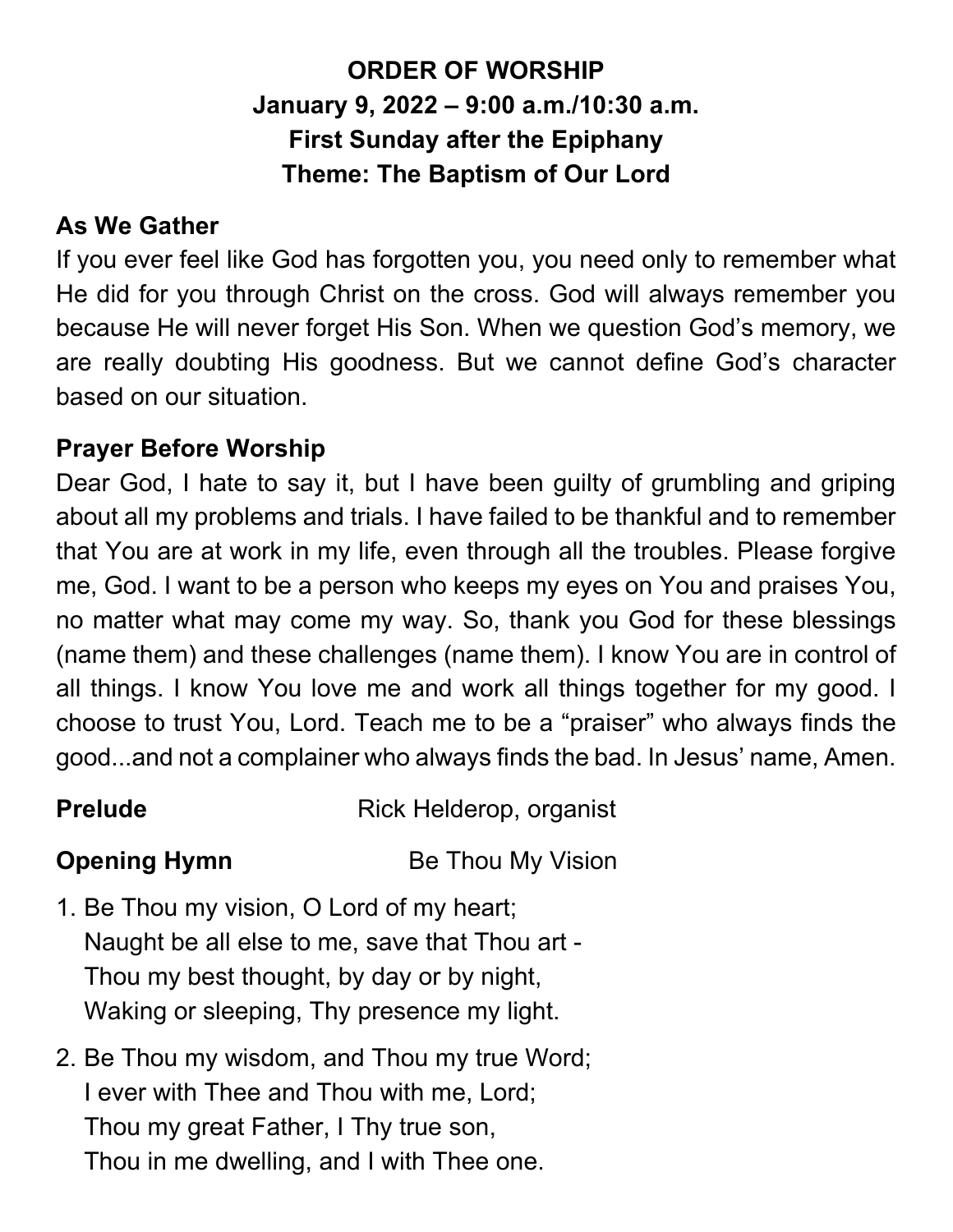3. Riches I heed not, nor man's empty praise, Thou mine inheritance now and always; Thou and Thou only, first in my heart, High King of heaven, my treasure Thou art.

# **Order of Service**

P: In the name of the Father and of the + Son and of the Holy Spirit.

# **C: Amen.**

P: Make haste, O God, to deliver me.

## **C:Make haste to help me, O Lord.**

P: The sacrifices of God are a broken spirit.

**C:A broken and contrite heart, O God, thou wilt not despise. Glory be to the Father and to the Son and to the Holy Ghost; as it was in the beginning, is now and ever shall be: world without end. Amen.**

# **Children's Message - 10:30**

## **Old Testament Reading Isaiah 43:1-7**

(Israel's only Savior)

But now, this is what the Lord says — he who created you, Jacob, he who formed you, Israel: "Do not fear, for I have redeemed you; I have summoned you by name; you are mine. When you pass through the waters, I will be with you; and when you pass through the rivers, they will not sweep over you. When you walk through the fire, you will not be burned; the flames will not set you ablaze. For I am the Lord your God, the Holy One of Israel, your Savior; I give Egypt for your ransom, Cush and Seba in your stead. Since you are precious and honored in my sight, and because I love you, I will give people in exchange for you, nations in exchange for your life. Do not be afraid, for I am with you; I will bring your children from the east and gather you from the west. I will say to the north, 'Give them up!' and to the south, 'Do not hold them back.' Bring my sons from afar and my daughters from the ends of the earth — everyone who is called by my name, whom I created for my glory, whom I formed and made."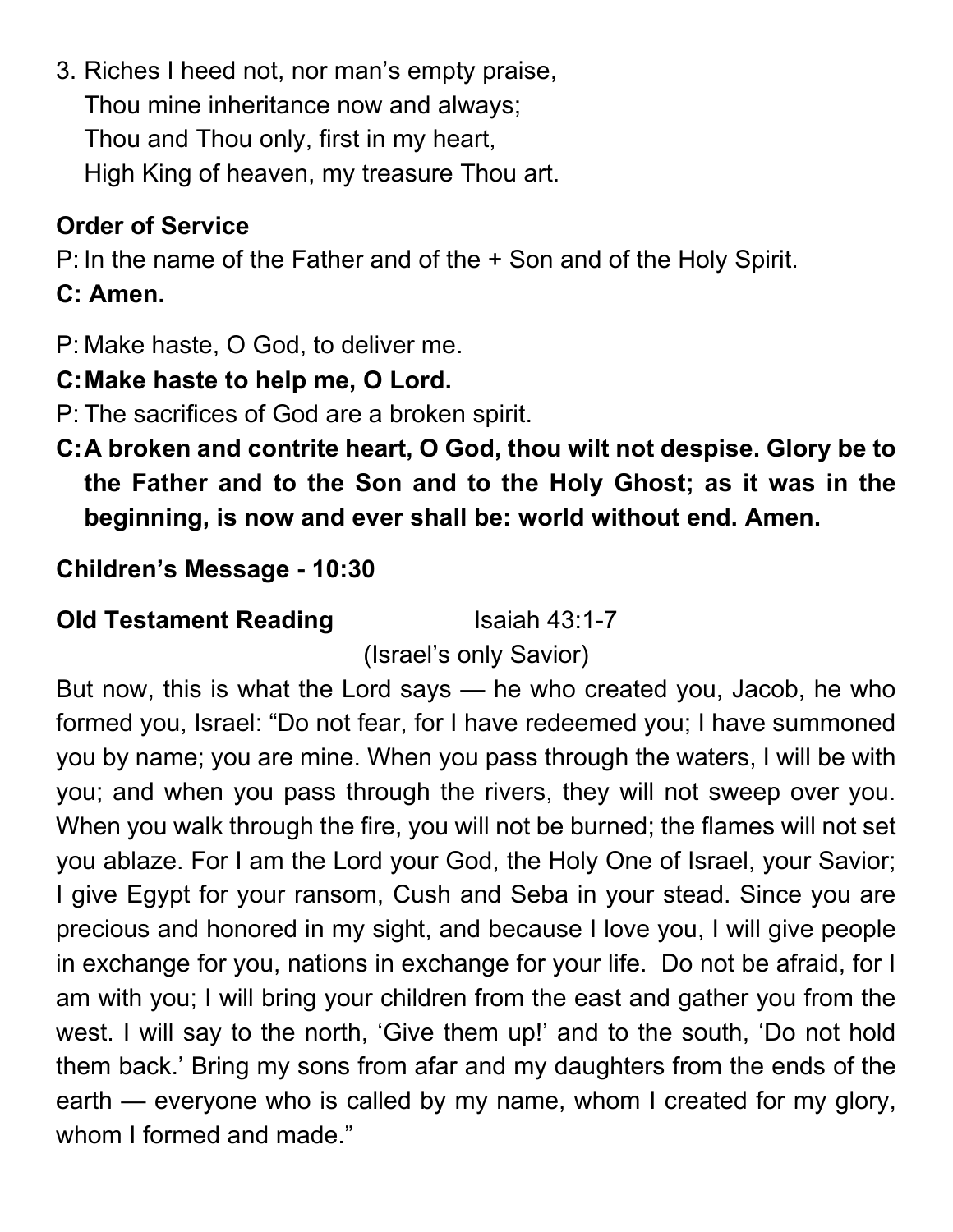# **Epistle Reading Epistle Reading**

(We have died with Christ)

What shall we say, then? Shall we go on sinning so that grace may increase? By no means! We are those who have died to sin; how can we live in it any longer? Or don't you know that all of us who were baptized into Christ Jesus were baptized into his death? We were therefore buried with him through baptism into death in order that, just as Christ was raised from the dead through the glory of the Father, we too may live a new life. For if we have been united with him in a death like his, we will certainly also be united with him in a resurrection like his. For we know that our old self was crucified with him so that the body ruled by sin might be done away with, that we should no longer be slaves to sin — because anyone who has died has been set free from sin. Now if we died with Christ, we believe that we will also live with him. For we know that since Christ was raised from the dead, he cannot die again; death no longer has mastery over him. The death he died, he died to sin once for all; but the life he lives, he lives to God. In the same way, count yourselves dead to sin but alive to God in Christ Jesus.

**Response:** Hallelujah, hallelujah, hallelujah!

**Anthem** The Journey – Larson Chancel Choir

## **Gospel Announcement**

**Response:** Glory be to Thee, O Lord!

## **Gospel Reading Luke 3:15-22**

(The Baptism of Jesus)

The people were waiting expectantly and were all wondering in their hearts if John might possibly be the Messiah. John answered them all, "I baptize you with water. But one who is more powerful than I will come, the straps of whose sandals I am not worthy to untie. He will baptize you with the Holy Spirit and fire. His winnowing fork is in his hand to clear his threshing floor and to gather the wheat into his barn, but he will burn up the chaff with unquenchable fire."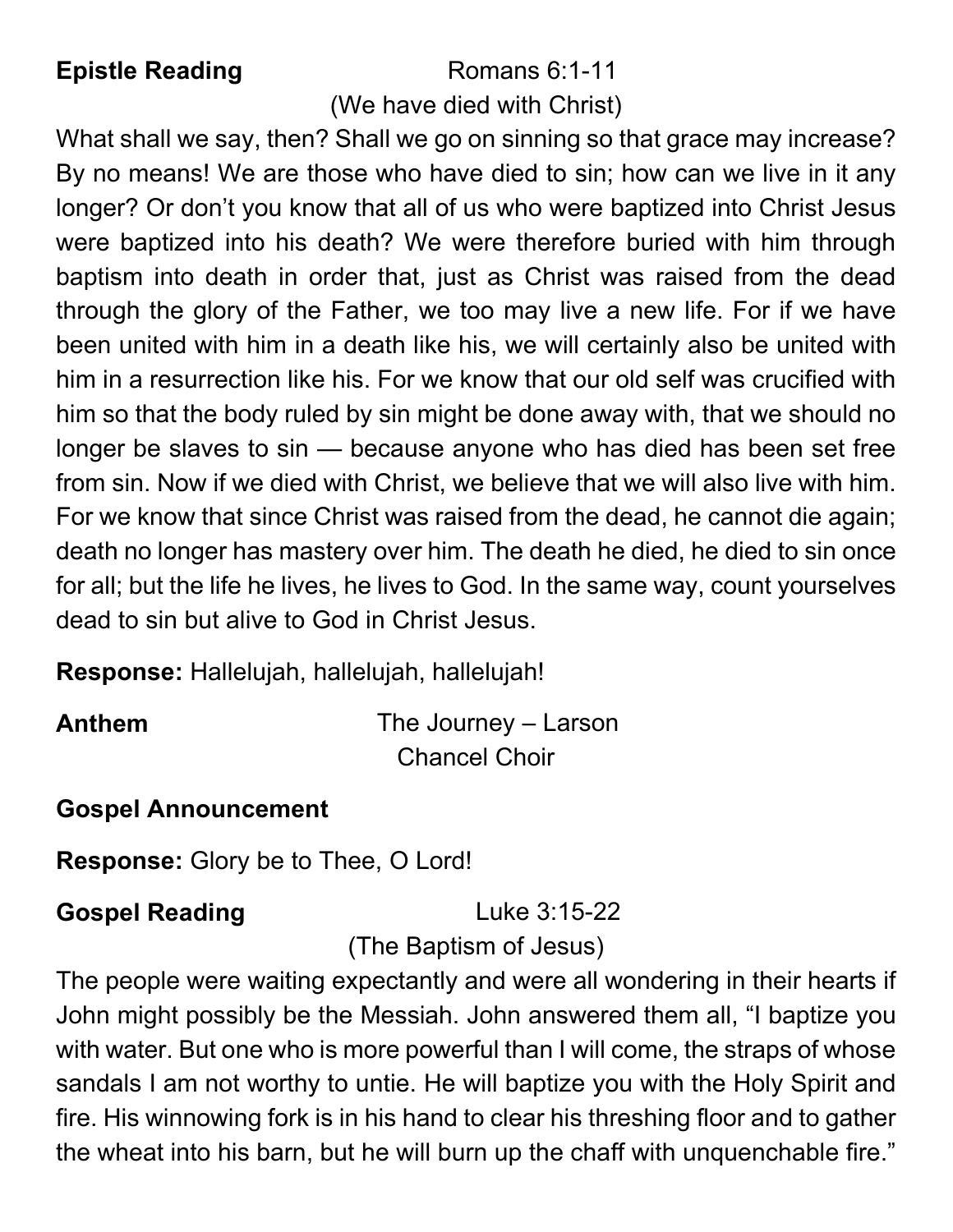And with many other words John exhorted the people and proclaimed the good news to them. But when John rebuked Herod the tetrarch because of his marriage to Herodias, his brother's wife, and all the other evil things he had done, Herod added this to them all: He locked John up in prison. When all the people were being baptized, Jesus was baptized too. And as he was praying, heaven was opened and the Holy Spirit descended on him in bodily form like a dove. And a voice came from heaven: "You are my Son, whom I love; with you I am well pleased."

**Response:** Praise be to Thee, O Christ.

# **Confession of Faith** The Apostles' Creed

I believe in God the Father Almighty, Maker of heaven and earth. And in Jesus Christ, his only Son, our Lord; who was conceived by the Holy Ghost, born of the Virgin Mary; suffered under Pontius Pilate, was crucified, dead, and buried; he descended into hell; the third day he rose again from the dead; he ascended into heaven and sitteth on the right hand of God the Father Almighty; from thence He shall come to judge the quick and the dead. I believe in the Holy Ghost; the holy Christian Church, the communion of saints; the forgiveness of sins; the resurrection of the body; and the life everlasting. Amen.

**Sermon Hymn 134** Songs of Thankfulness and Praise

- 1. Songs of thankfulness and praise, Jesus, Lord, to Thee we raise, Manifested by the star to the sages from afar, Branch of royal David's stem, in Thy birth at Bethlehem. Anthems be to Thee addressed, God in man made manifest.
- 2. Manifest at Jordan's stream, Prophet, Priest, and King supreme, And at Cana, wedding guest, in Thy Godhead manifest; Manifest in pow'r divine, changing water into wine. Anthems be to Thee addressed, God in man made manifest.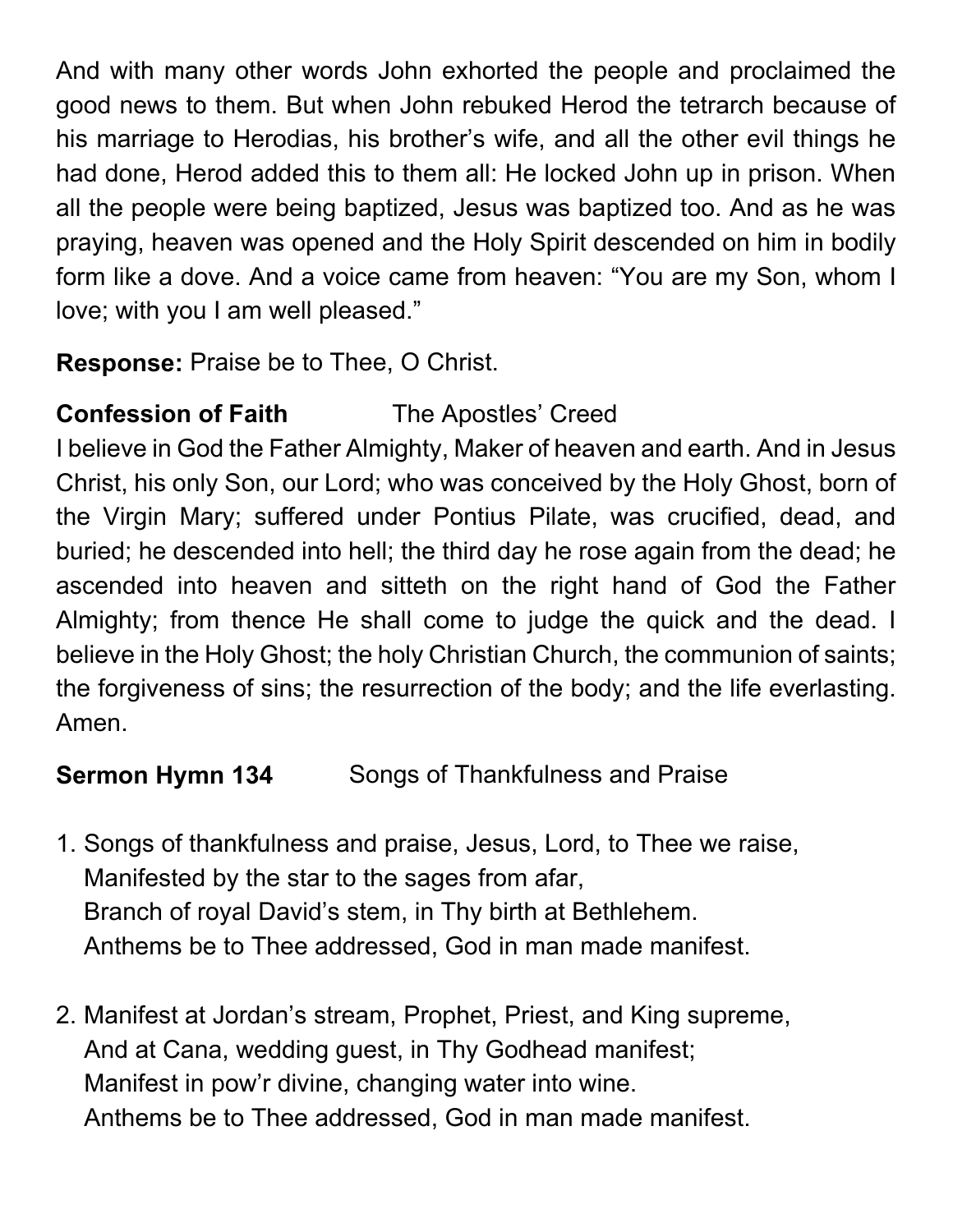3. Grant us grace to see Thee, Lord, mirrored in Thy holy Word; May we imitate Thee now and be pure as pure art Thou That we like to Thee may be at Thy great Epiphany And may praise Thee, ever blest, God in man made manifest.

**Sermon** Text: Isaiah 43:1-7 "When We Feel Forgotten By God" Rev. Randall J. Schlak

# **Offertory**

Create in me a clean heart, O God, And renew a right spirit within me. Cast me not away from Thy presence, And take not Thy Holy Spirit from me. Restore unto me the joy of Thy salvation; And uphold me with Thy free spirit. Amen.

# **Offering**

**Doxology** Tune: hymn 15

Praise God from whom all blessings flow; Praise Him, all creatures here below; Hallelujah, hallelujah, Praise Him above, ye heavenly host, Praise Father, Son and Holy Ghost! Hallelujah, hallelujah, hallelujah, Hallelujah, hallelujah.

# **Prayer of the Church**

# **Lord's Prayer**

Our Father who art in heaven, Hallowed be Thy name; Thy kingdom come; Thy will be done on earth as it is in heaven; Give us this day our daily bread; And forgive us our trespasses, as we forgive those who trespass against us; And lead us not into temptation but deliver us from evil; For Thine is the kingdom and the power and the glory forever and ever. Amen.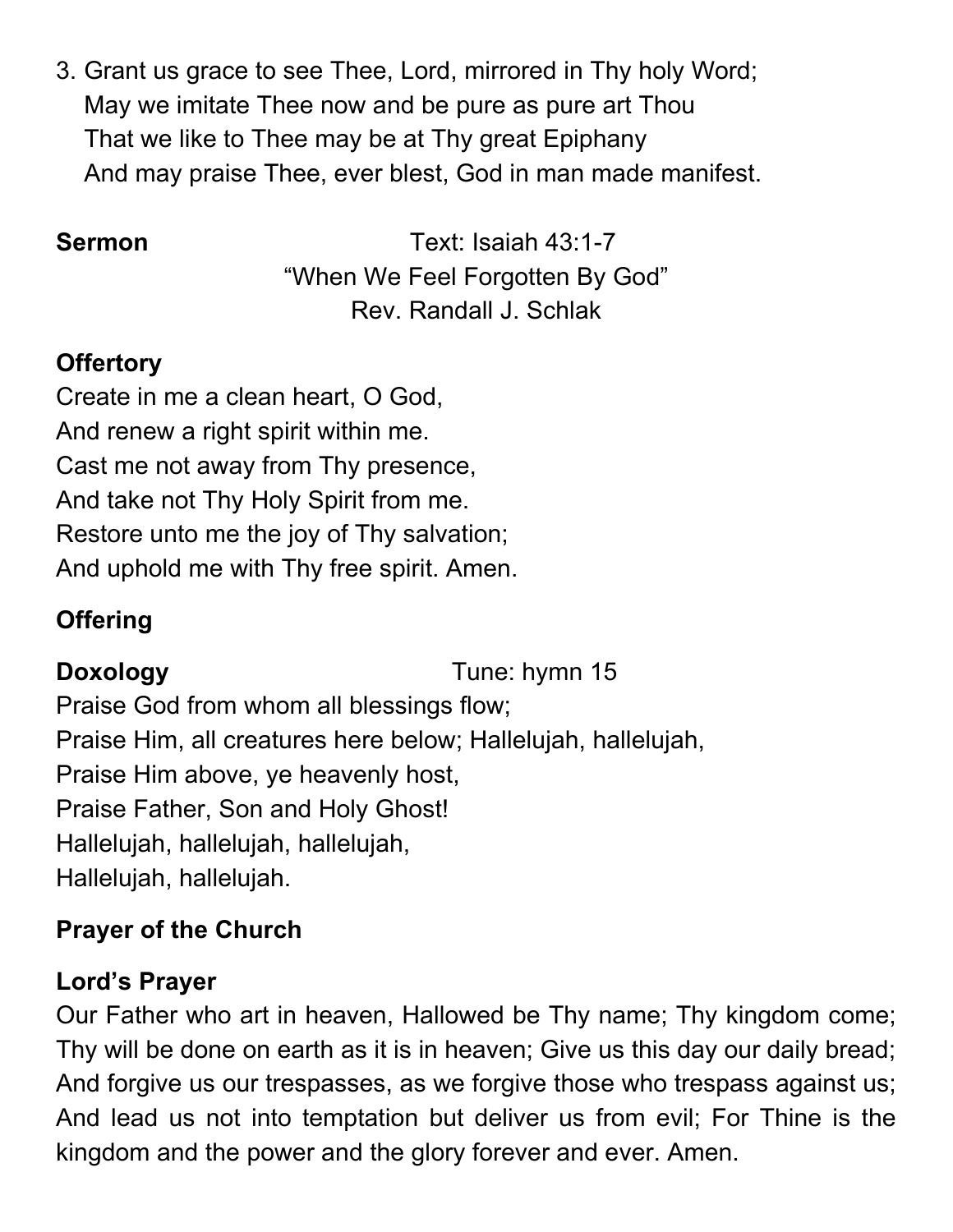# **Benediction and Response:** Amen! Amen! Amen!

**Closing Hymn Lord of the Dance** (Favorite hymn of Kris Held, Sean McCauley, Pat Raezler, David Peterson, Barbara Peterson, Leslie Whitfield, Jeanne Hollis, Donna Hollis, Debi Hollis, Rosemary Ging)

1. I danced in the morning when the world was begun, And I danced in the moon and the stars and the sun, And I came down from heaven and I danced on the earth. At Bethlehem I had my birth.

Refrain:

Dance, then wherever you may be; I am the Lord of the Dance, said He, And I'll lead you all wherever you may be, And I'll lead you all in the dance, said He.

- 2. I danced for the scribe and the Pharisee, But they would not dance and they would not follow Me; I danced for the fishermen, for James and John; They came to me and the dance went on. Refrain
- 3. I danced on the sabbath when I cured the lame, The holy people said it was a shame; They whipped and they stripped and they hung Me high; And they left Me there on a cross to die. Refrain
- 4. They cut me down and I leapt up high, I am the life that'll never, never die; I'll live in you if you'll live in Me; I am the Lord of the Dance, said He. Refrain

# **Silent Prayer**

**Postlude** Rick Helderop, organist